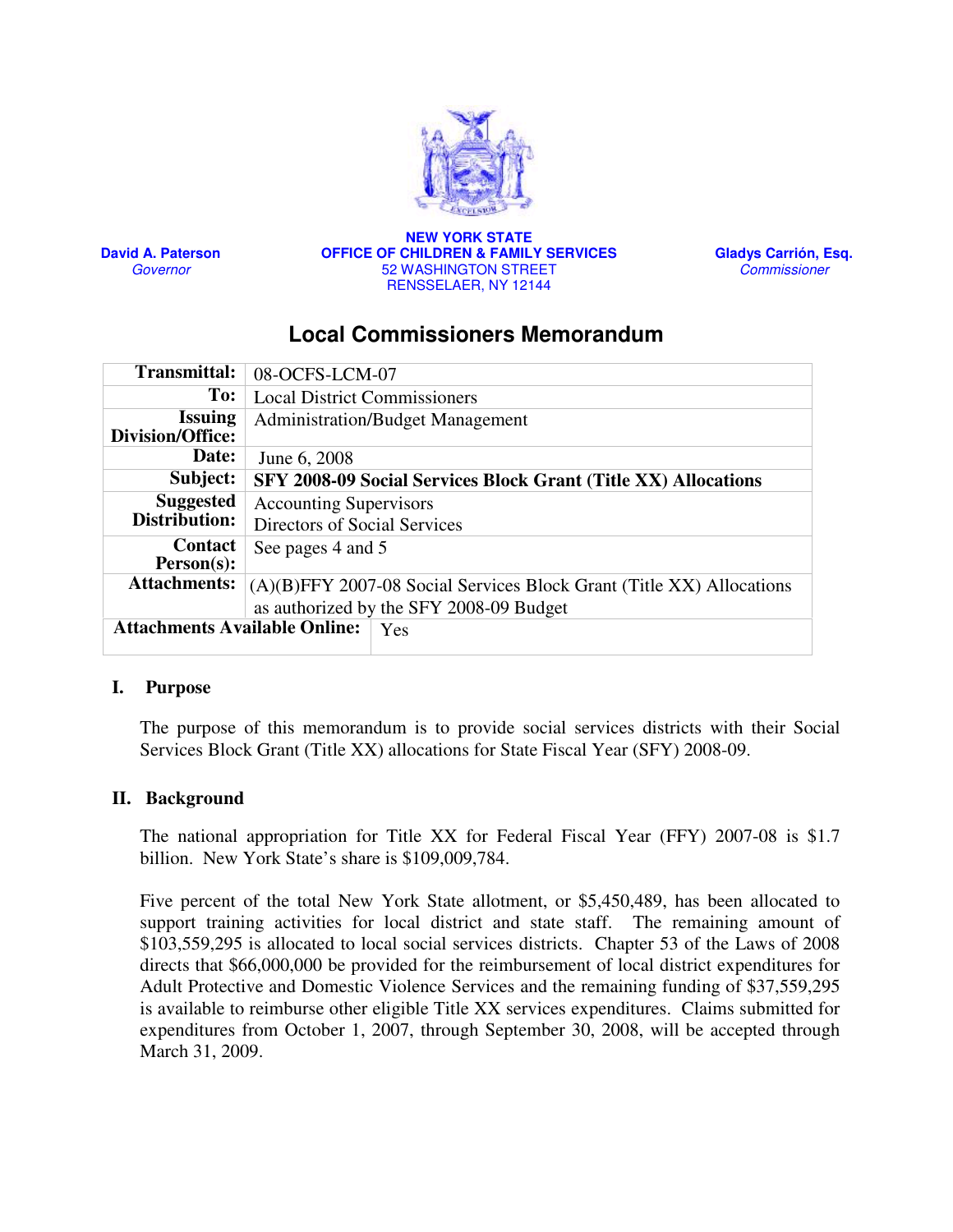### III. Other Related SFY 2008-09 Budget Actions

Flexible Fund for Family Services (FFFS): The SFY 2008-09 Enacted Budget appropriates \$654,000,000 of Temporary Assistance for Needy Families (TANF) funding to establish FFFS. Prior to the establishment of FFFS in SFY 2005-06, three separate appropriations were made for TANF Emergency Assistance to Families (EAF) child welfare services and for TANF transfer to Title XX for child welfare and for other Title XX services. Those separate appropriations do not exist for SFY 2008-09. Instead, the FFFS provides districts with the flexibility to determine local funding priorities. Districts have greater flexibility in how they may use FFFS directly for child welfare services. Under the FFFS, child welfare services may be funded for families that meet the TANF Emergency Assistance to Families eligibility criteria and/or for families with incomes up to 200 percent of the federal poverty level. Districts also have the option to transfer a portion of their FFFS allocations to the Title XX Block Grant. Under federal law, any FFFS funding your district chooses to transfer to the Title XX Block Grant must be used for families and individuals with incomes below 200 percent of the federal income level. Among the programs that can be supported with funds transferred to Title XX from a district's FFFS allocation are the TANF Transfer to Title XX under 200 percent for Preventive, Child Protective, Aftercare and Adoption Services and TANF transfer to Title XX for otherwise eligible Title XX under 200 percent expenditures. Under federal statute, no more than 30 percent of the state's entire TANF block grant may be transferred to the Child Care Development Block Grant (CCDBG) and Title XX combined, with only up to 10 percent of the entire TANF block grant eligible for transfer to Title XX. Under the SFY 2008-09 Enacted Budget, this means that a district may transfer up to 54 percent of its FFFS allocation to the amount of TANF funds that may be transferred to the CCDBG and Title XX combined, with up to 37 percent of its FFFS allocation going to Title XX.

#### IV. Social Services Block Grant (Title XX) Allocation Methodology

The Title XX allocations provide \$66,000,000 for the reimbursement of local district expenditures for Adult Protective and Domestic Violence Services and \$37,559,295 for the reimbursement of other eligible Title XX services expenditures. The allocation methodology is as follows:

Adult Protective and Domestic Violence Services (Attachment A): Of the \$103,559,295, \$66,000,000 is set aside to provide 100 percent reimbursement to local social services districts for eligible Title XX services expenditures for Adult Protective and Domestic Violence Services, incurred on or after October 1, 2007, through September 30, 2008, and claimed by March 31, 2009, for settlement purposes. Allocation of this funding is based on each district's share of claims for those services, adjusted by the applicable cost allocation methodology and net of any retroactive payments, for the twelve-month period ending June 30, 2007, that were submitted on or before January 2, 2008.

If a local social services district does not fully expend its allocation, the funds may be reallocated to other districts with eligible claims that exceed their allocations.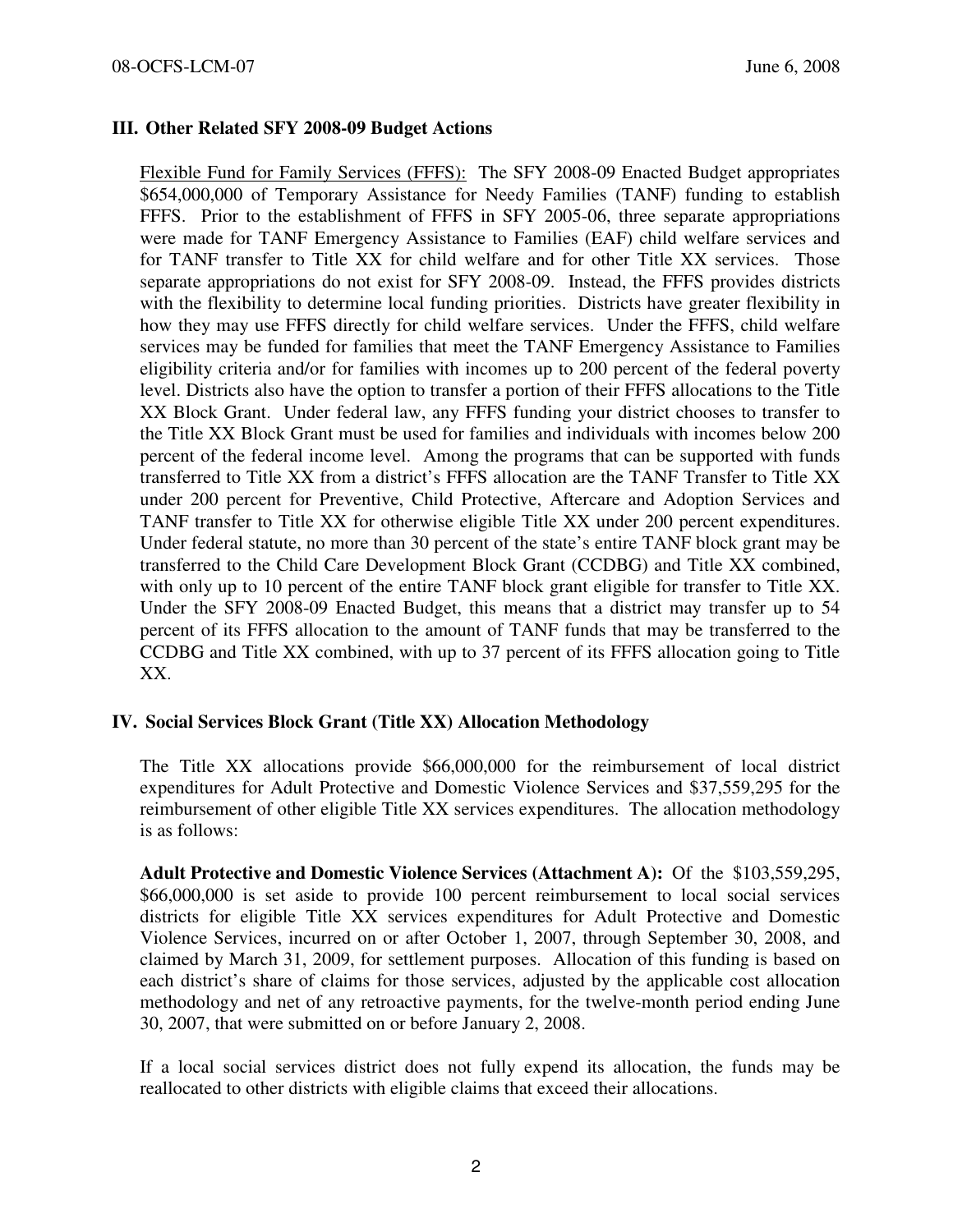It should be noted that FFFS funds also are available to cover costs eligible for Title XX below 200 percent, if a district elects to transfer a portion of its FFFS funds allocation to Title XX to fund these services, for Adult Protective and Domestic Violence Services to children and their families with incomes less than 200 percent of the Federal Poverty Income level for the family.

Eligible Adult Protective and Domestic Violence Services expenditures in excess of the allocation are eligible for state reimbursement at the rate of 98 percent of 50 percent (or 49 percent) after any additional federal reimbursement is received.

All Eligible Title XX Services (Attachment B): The remaining funding of \$37,559,295 may be used to reimburse other eligible Title XX services expenditures incurred on or after October 1, 2007, through September 30, 2008, and claimed by March 31, 2009, for settlement purposes. The allocation of these funds is based on each district's claims for eligible Title XX services, adjusted by the applicable cost allocation methodology and net of any retroactive payments for the twelve-month period ending June 30, 2007, that were submitted on or before January 2, 2008. The allocation methodology does not consider Adult Protective Services and Domestic Violence Services, as those claims were considered in allocating the \$66,000,000 set aside mentioned above. The allocation methodology also does not consider claims for Preventive Services, Child Protective Services, Aftercare Services, or Adoption Services (including Post-Adoption Services), as funding for those services was factored into the district's estimated share of the FFFS allocation. Although the allocation of these Title XX funds did not include claims for Adult Protective Services, Domestic Violence Services or the child welfare services, these funds may be used to reimburse the costs of such services.

Title XX eligible services expenditures, other than Adult Protective Services, Domestic Violence Services and child welfare services, in excess of the allocation are not eligible for state reimbursement.

If a local social services district does not fully expend its allocation, the funds may be reallocated to other districts with eligible claims that exceed their allocations.

#### V. Claiming

Expenditures for allocations included in this publication are claimed as follows.

| Title XX | <b>Purchased Expenditures</b>           | Schedule G  | LDSS-1372     |
|----------|-----------------------------------------|-------------|---------------|
|          | Administrative Expenditures Schedule D2 |             | $LDSS-2347-B$ |
|          | Training                                | Schedule D6 | $LDSS-2347-C$ |

Instructions for claiming purchased expenditures can be found in the Fiscal Reference Manual, Volume 2, Chapter 3. Instructions for claiming administrative expenditures can be found in the Fiscal Reference Manual, Volume 4, Chapter 9 (New York City) and Volume 3, Chapter 9 (Rest of State). Instructions for claiming training expenditures can be found in the Fiscal Reference Manual, Volume 4, Chapter 13 (New York City) and Volume 3,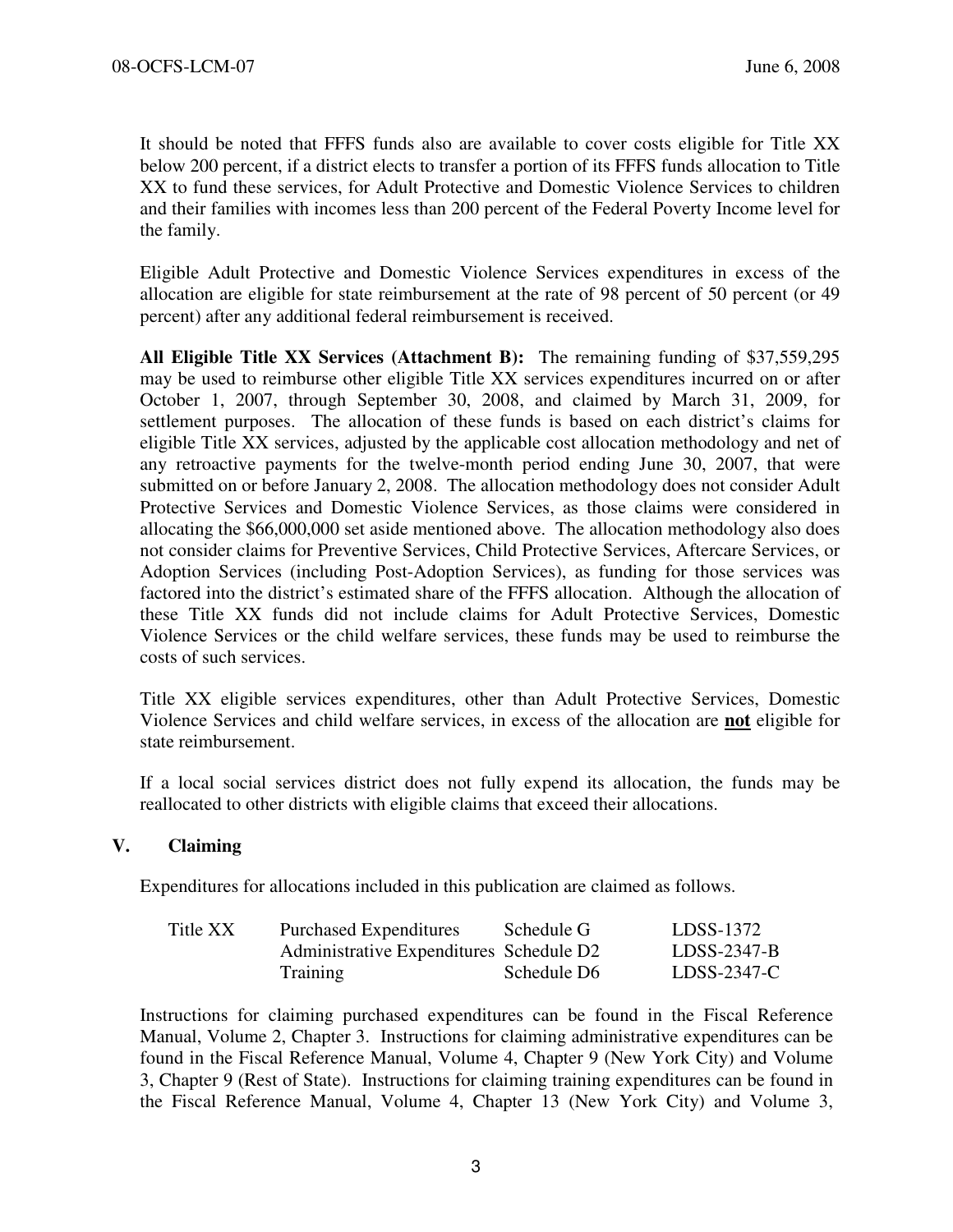Chapter 13 (Rest of State). The Fiscal Reference Manuals are accessible to local districts and sister agencies at the following intranet site address: http://otda.state.nyenet/bfdm/.

#### VI. Information/Questions Contact

Questions pertaining to the allocations may be directed to:

Deborah J. Hanor, Director, Bureau of Budget Management, (518) 474-1361

Andrea M. Sweda, Assistant Director, Bureau of Budget Management, (518) 402-3324

Questions pertaining to the FFFS Plan and Fiscal Claiming may be directed to the Office of Temporary and Disability Assistance:

#### FFFS Plan:

Jane Wagner, (518) 402-3599 E-mail – Jane.Wagner@otda.state.ny.us

Susanne Haag, (518) 486-6291 E-mail – Susanne.Haag@otda.state.ny.us

#### Fiscal Claiming:

Regions I-IV: James Carroll 1-800-343-8859, ext. 4-7576 or (518) 474-7576 E-mail – James.Carroll@otda.state.ny.us

Region V: Michael Borenstein (631) 854-9704 E-mail – Michael.Borenstein@otda.state.ny.us

Region VI: Marian Borenstein (212) 961-8250 E-mail – Marian.Borenstein@otda.state.ny.us

/s/ Thomas S. Tipple

Issued By: Name: Thomas S. Tipple Title: Deputy Commissioner Division/Office: Administration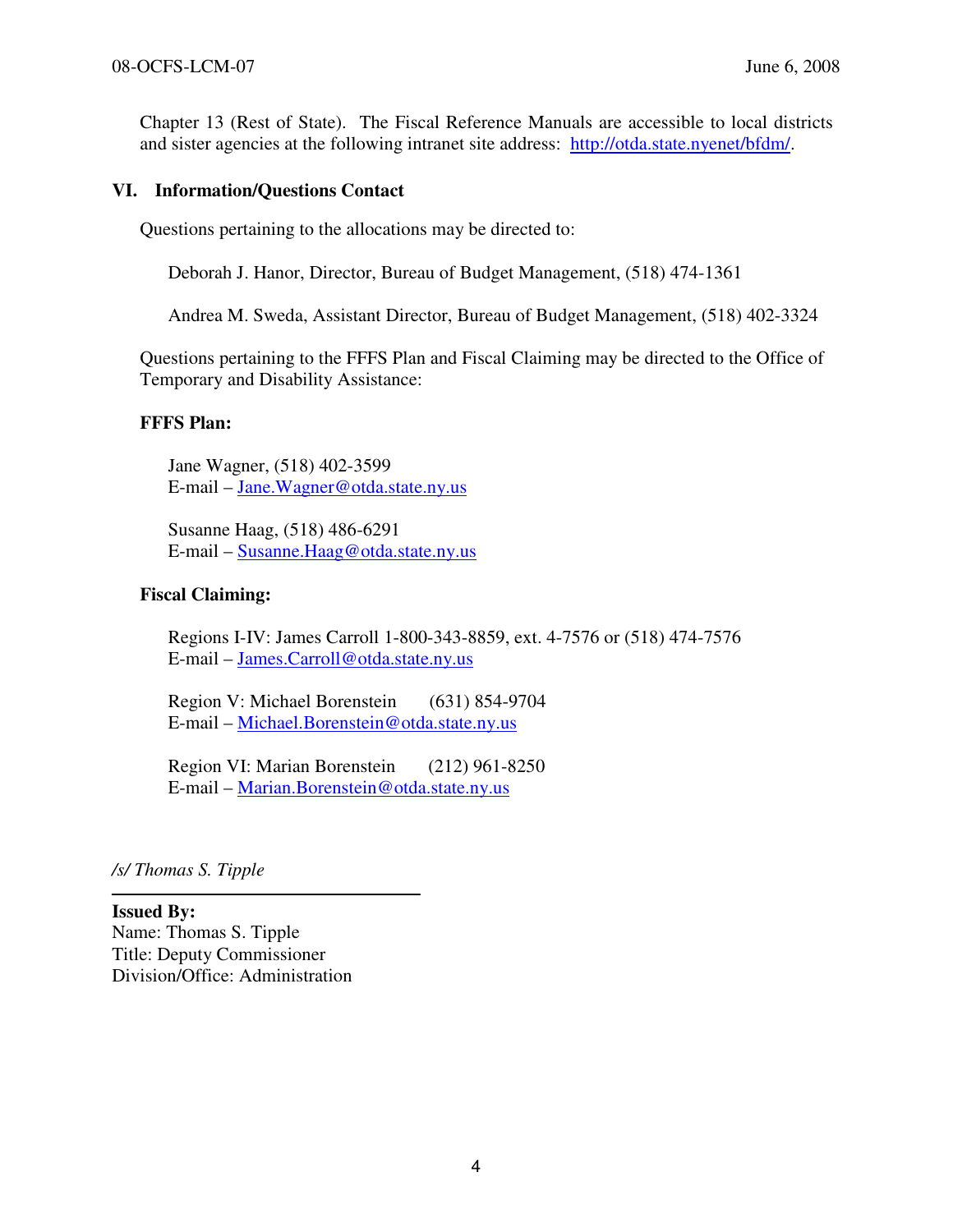## ATTACHMENT A

### Title XX FFY 2007-2008 Adult Protective and Domestic Violence Services

| <b>District</b> | <b>Allocation</b> | <b>District</b>         | <b>Allocation</b> |
|-----------------|-------------------|-------------------------|-------------------|
| Albany          | \$1,528,120       | Ontario                 | \$187,423         |
| Allegany        | 102,339           | Orange                  | 930,924           |
| <b>Broome</b>   | 513,352           | Orleans                 | 92,169            |
| Cattaraugus     | 154,291           | Oswego                  | 270,875           |
| Cayuga          | 159,744           | Otsego                  | 146,633           |
| Chautauqua      | 339,932           | Putnam                  | 135,718           |
| Chemung         | 276,465           | Rensselaer              | 339,790           |
| Chenango        | 105,332           | Rockland                | 1,007,166         |
| Clinton         | 265,708           | St. Lawrence            | 268,661           |
| Columbia        | 193,440           | Saratoga                | 220,097           |
| Cortland        | 145,614           | Schenectady             | 551,001           |
| Delaware        | 314,946           | Schoharie               | 131,141           |
| Dutchess        | 1,201,317         | Schuyler                | 56,321            |
| Erie            | 3,043,431         | Seneca                  | 89,067            |
| <b>Essex</b>    | 130,362           | Steuben                 | 224,874           |
| Franklin        | 185,819           | Suffolk                 | 3,196,572         |
| Fulton          | 146,328           | Sullivan                | 204,907           |
| Genesee         | 157,161           | Tioga                   | 120,495           |
| Greene          | 142,761           | Tompkins                | 278,567           |
| Hamilton        | 4,584             | Ulster                  | 677,203           |
| Herkimer        | 112,841           | Warren                  | 128,256           |
| Jefferson       | 257,636           | Washington              | 161,273           |
| Lewis           | 71,316            | Wayne                   | 170,650           |
| Livingston      | 202,262           | Westchester             | 3,688,113         |
| Madison         | 210,805           | Wyoming                 | 46,285            |
| Monroe          | 1,321,077         | Yates                   | 47,217            |
| Montgomery      | 95,261            |                         |                   |
| Nassau          | 2,171,309         | Upstate                 | 28,909,295        |
| Niagara         | 452,902           |                         |                   |
| Oneida          | 397,573           | New York City           | 37,090,705        |
| Onondaga        | 1,133,869         |                         |                   |
|                 |                   | <b>Statewide Totals</b> | \$66,000,000      |